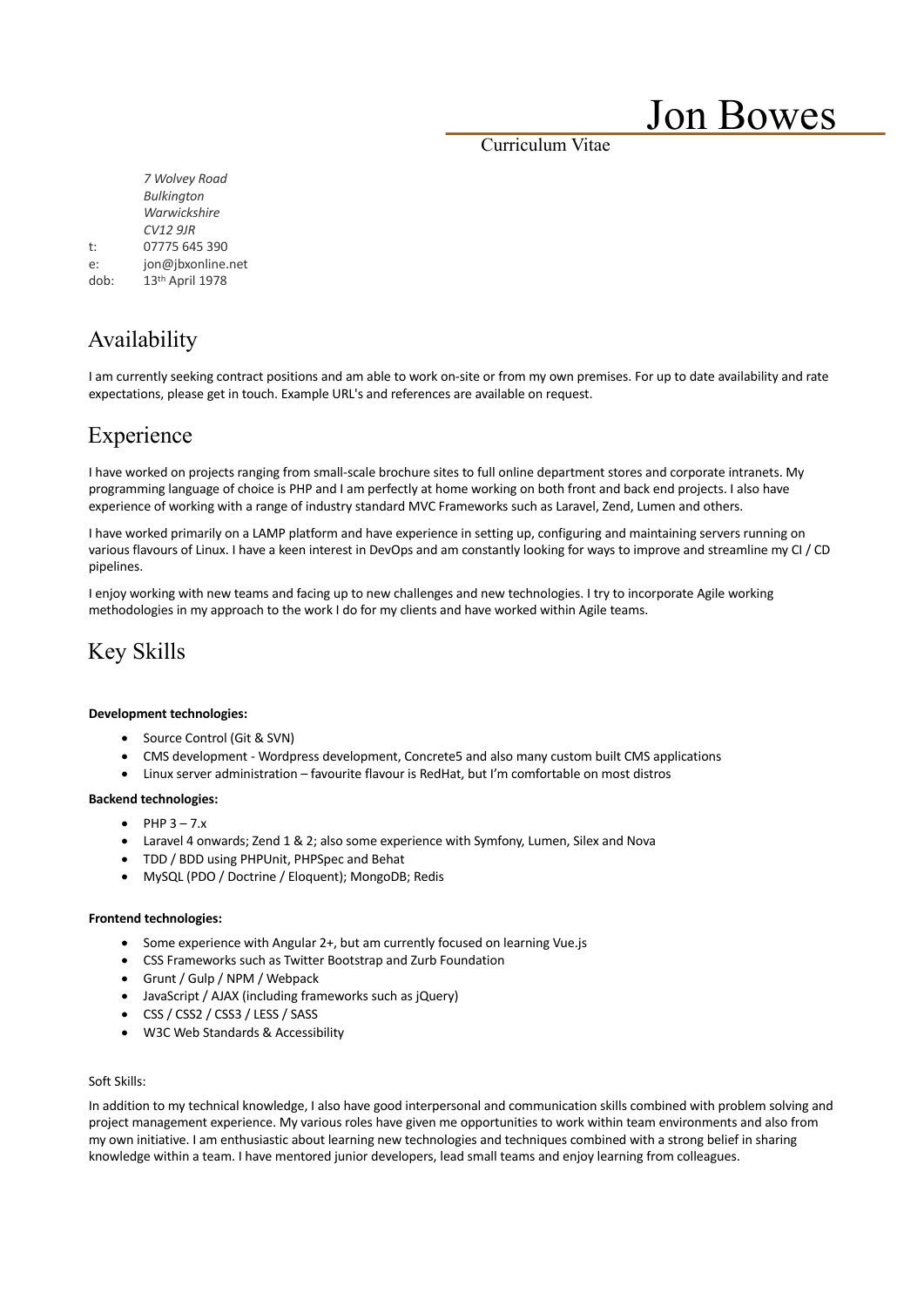# Recent Clients and Contracts

#### **Roseta:** https://roseta.io/

*Contract: February 2021 to May 2021*

Roseta is a Laravel platform to move data between the various moving parts of a cloud based eCommerce industry by connecting APIs. My initial task was to quickly get up to speed with how the code works and help move through a backlog of new clients that needed to be onboarded. In addition, a recent security audit had flagged a need to upgrade the PHP version and the base Laravel version from v6 to the current v8. I took charge of this task, alongside a migration from their single server setup with Digital Ocean to a more scalable setup on AWS infrastructure based around AWS Elastic Beanstalk.

#### **HealthBox Software Limited:** https://www.myhealthbox.clinic/ *Contract: November 2020 to January 2021*

At HealthBox Software, I was working on a mobile app for the Health Tech sector. Initially I was brought on in a team of 3 backend developers, but by the end of the first month I was moved to the lead of the project. The application was built on Laravel 8. I also built the deployment pipelines using GitHub actions onto AWS Elastic Beanstalk, so that we could rapidly deploy updates to both a staging platform and the production platform. We were using Laravel Passport for the Authentication, although I was looking to move that to Sanctum for simplicity. We also integrated with a number of 3rd Party APIs, such as Garmin, Fitbit and Spoonacular. I had also begun development of a simple admin panel in Vue.js, to allow the stakeholders to view key metrics and for developers to access user data for debugging and admin purposes.

#### **Superdry:** https://superdry.com/ *Contract: September 2020 to November 2020*

Superdry are in the process of moving from an outdated PHP monolith to a new Micro Services based system. I joined the PHP team to help update and maintain the PHP system through the peak season until the new system was ready to come online. I integrated the Search page with a third party supplier and rebuilt the front end search experience. I also built a new Suggest algorithm to suggest category pages based on search terms as the third party was not able to supply reasonable suggestions in time for the business launch.

#### **i2i Media:** https://i2ic.com/ *Contract: July 2020 to September 2020*

i2i Media were in the process of building a video conference solution tailored to some big name film industry clients. The platform was based on Laravel and OpenVidu. I reported directly to the company owner and helped to advise on the direction of the project as well as to build out some innovative features, such as automated breakout and networking functions. I also took ownership of upgrading the code base to the latest version of Laravel and reviewing the system dependencies for resilience and security.

#### **PSA Groupe:** https://groupe-psa.com/en/ *Contract: November 2018 to April 2020*

I joined the development team as a Laravel Developer. I quickly helped the team move towards a more collaborative way of working, standardising packages and workflows where previously developers were building the same things over and over in different ways. I introduced the use of Vue.js components into the packages, providing reusable components that provided a great UX. I also introduced the use of Docker into the development toolchain and have consulted with the Integrations team to help improve their CI / CD pipelines. During my year I have also completed a number of internal projects, both new and inherited from previous developers.

#### **Narrative Industries:** https://www.narrativeindustries.com *Contract: May 2018 to October 2018*

I returned to Narrative to work primarily on a project with their Key Client in addition to reworking the eCommerce side of a WordPress site that needed very specific customization and product filters. There was some legacy work using Zend Framework 1, but also some substantial work to modernize their site using modern CSS frameworks (Bootstrap 4) and migrating the site from PHP5.3 to 7.1 and modernizing deployment practices – again using pipelines and a custom Docker setup.

#### **FlatPlan:** https://hub.flatplan.app *Client work: May 2018 to August 2018*

I was hired to create an innovative platform and plugin SDK for a London based startup. The platform would accept news articles from clients CMS systems and process them before sending them to Apple News via the Apple News API. The SDK was Composer based and plugged into the CMS to aid developers in getting their data into our platform. I assisted the directors with guidance on best practices and designed and built the platform using Laravel 5.6, which is now in production. I also set up an automated deployment pipeline using BitBucket pipelines and Docker. I continue to work with FlatPlan in an advisory role and undertaking occasional work, such recently upgrading the Laravel framework from v5.6 to v8.

### **New Star Media Limited:** https://www.newstarmedia.co.uk

*Contract: May 2017 to October 2018*

As New Star Media continue to expand and bring in new work, I have been retained to oversee all technical operations. Duties include design and development of new products, primarily using PHP 5.6, Laravel 5.2 onwards and Concrete5. Also the mentoring and support of the full time technical team based both remotely and from their Dorking office.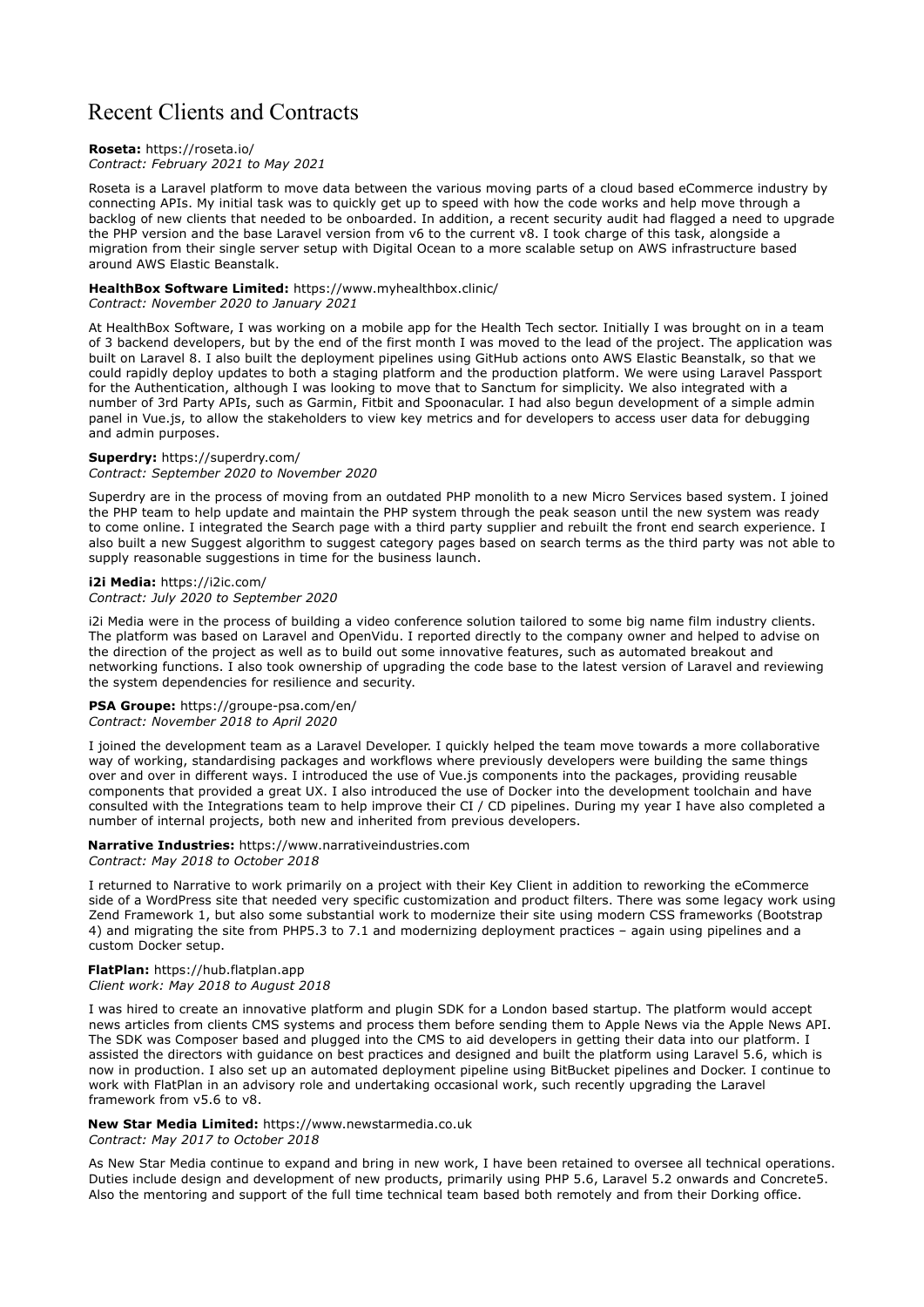#### **Design Portfolio:** http://www.design-portfolio.co.uk *Contract: February 2017 to March 2017*

Design Portfolio is a large digital agency that use Concrete5 as their primary CMS and were in need of specialist resource to help complete a number of projects within their deadlines. My role is to provide specialist Concrete5 support and assist in building blocks and packages for the sites as well as front end development.

#### **Omobono Limited:** http://www.omobono.com *Contract: December 2016 to January 2017*

I was called in to assist in bringing a large Concrete5 site to completion for a major client in the Middle East. My tasks entailed packaging up the work the in house team had already completed into a single maintainable package, along with providing advice on structure and best practice, plus the usual bug fixing and block building on both the front end of the site and the backend.

#### **New Star Media Limited:** http://www.newstarmedia.co.uk *Contract: August 2016 to November 2016*

New Star Media acquired a significant new client based in the Middle East. The requirement was for a new modern version of their Engine Room system tailored to the new clients needs. The system was built using a Laravel API and Nova Framework frontend for the management portal. The clients customer facing websites have been built using Concrete5 with a custom plugin to connect with the API.

#### **Bilfinger:** http://locate.fm-base.co *Client work: July 2016*

Created a Laravel based Restful API with a Nova Framework frontend. The API services both the web frontend and an iOS app used by Bilfinger engineers. The system tracks the location of the engineers and provides reports on which engineers visited which locations and for how long.

### **Cambridge University Press:** http://www.cambridge.org

*Contract: October 2015 to June 2016*

Returned to CUP to work within a new team, building a new interface and API for their extensive library of books and journals. The system was built on Laravel 4 using a restful API, which we upgraded to Laravel 5.4.

### **Narrative Industries:** http://www.narrativeindustries.com

*Contract: June 2014 to October 2015*

Working to support their in house development team providing general PHP and specialist Concrete5 development support.

#### **Cambridge University Press:** http://www.cambridge.org

*Contract: February 2013 to May 2014*

I was called in during January 2013 as a Concrete5 specialist to help the in house team transition their sites to Concrete5. I worked with them for over a year and have also built additional sites in Concrete5 for their US division. I continue to provide support to the US division on an occasional basis.

#### **Less Rain Limited:** http://www.lessrain.co.uk *Contract: October 2011 to January 2012*

Worked with a team of designers, animators and developers on projects for Red Bull including Paper Wings and Art of Flight. I built the back end REST API's that the games interacted with, along with Sandboxes for developing plus Reporting and Configuration modules.

#### **Seafood and Eat It:** http://www.seafoodandeatit.co.uk *Client work*

A fun and informative site for a leading Crab meat supplier. I worked with the clients design agency to turn their designs into a site that can be fully managed by the client via the Concrete5 CMS.

#### **Jack Wills London:** http://www.jackwills.com *Contract: October 2010 to December 2010*

Building proof of concept intranet system using Concrete5

#### **BMB Limited:** http://www.bmb.uk.com *Contract: January 2009 to September 2010*

Lead developer for a digital agency working on everything from email campaigns and microsites to high traffic e-commerce sites and business applications. Clients included GM Motors, Big Yellow and Gala Coral. Technologies used include Wordpress, Concrete5 CMS, PHP 5, MySQL, Zend Framework and JQuery.